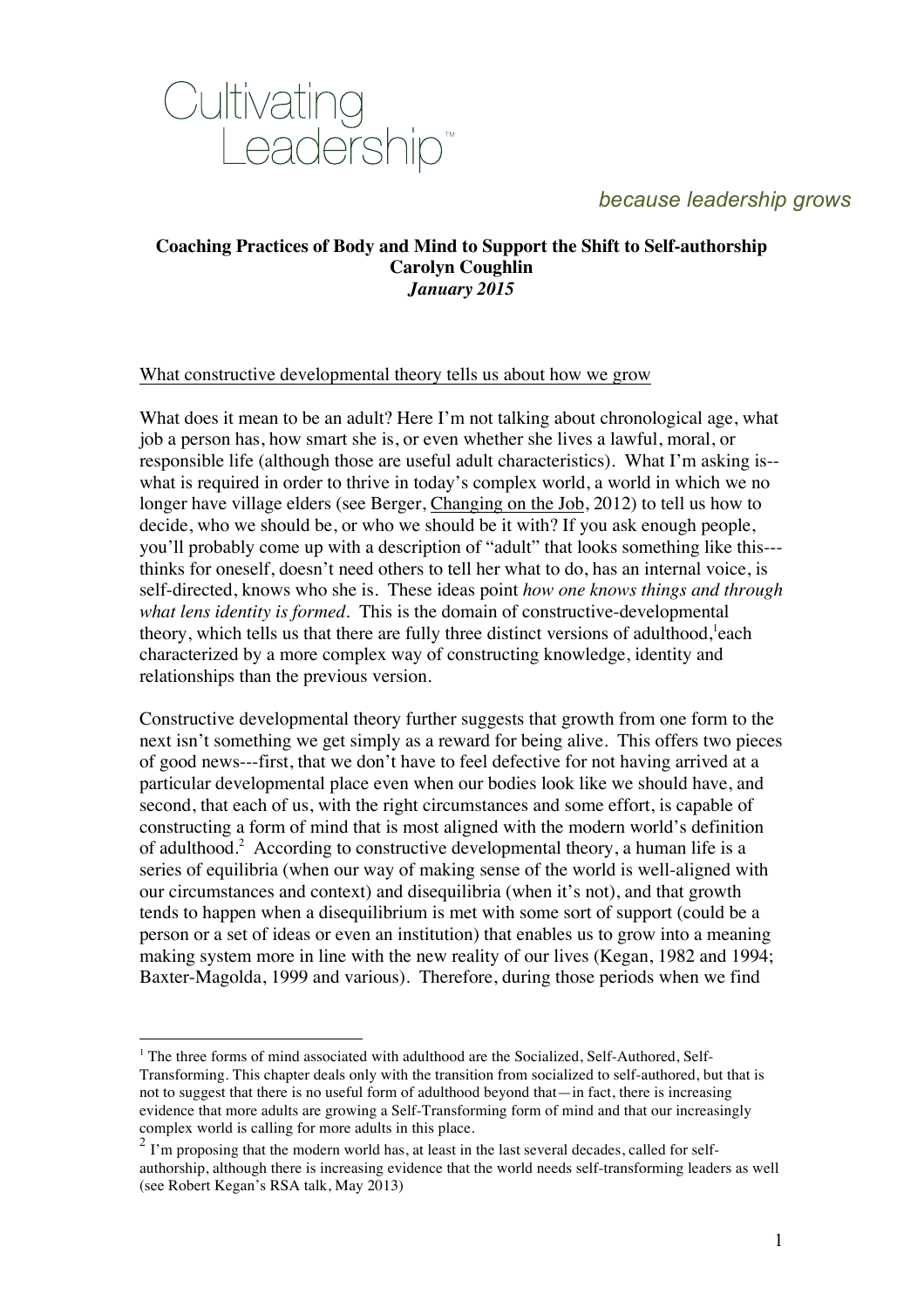

we are in over our heads<sup>3</sup> there is hope. Seeing that there is a well-traveled and reasonably well-understood journey before us, we can enlist the sorts of supports that are likely to help us grow a new form of mind, enabling us to can thrive in a world that has outgrown the form of mind that previously served us so well.

Marcia Baxter Magolda's 27 year study (Baxter Magolda, 1999, 2001, 2004, 2009) found that the traditional college experience does not consistently prepare students for what the world demands of them afterward. As she followed her study subjects beyond the college years and into adulthood, she further found that their growth into self-authorship depended in large part on the sorts of partnerships they had in their lives—those with critical relationships that supported them to grow (she calls them Learning Partnerships) tended to grow a self-authored capacity more quickly and more easily than those without such supports. How then can coaches with an understanding of constructive-developmental theory and skilled at listening for the structure of a client's meaning-making, support their clients to grow a more selfauthored self?

#### Coaching to support the journey

Perhaps the most important thing to remember when supporting someone in the shift from the Socialized to the Self-Authored Mind is that bigger is not always better; rather, bigger is bigger. Bigger may be useful when the client seems to be in over her head vis a vis her environment, but it is my belief that before seeking to accompany someone on a journey of growth, we should first understand if that is what she wants. Leaving any form of mind, while generally moving toward a place of greater alignment between environmental demands and internal capacity, also comes with costs (see Perry, 1970, 1998). Asking a young person to leave the place that has provided him not only comfort but great success (say, a college student who is wellliked, seen by adults as mature and thoughtful, and who consistently gets good grades) is a big ask and may well feel to him like an unattractive move. A person who has managed well into adulthood by constructing her environment to reinforce her habit of looking outside herself to know how she's doing, while likely in over her head, may well have invested heavily in the structure of her life so that growing her meaning making will seem difficult and risky. On the other hand, the recent college graduate who has just been turned down for his  $10<sup>th</sup>$  job interview because he "isn't self-directed enough" may well be eager to grow and simply in search of the right supports to do so.

 $3 \text{ As}$  Bob Kegan describes in his 1994 book by the same name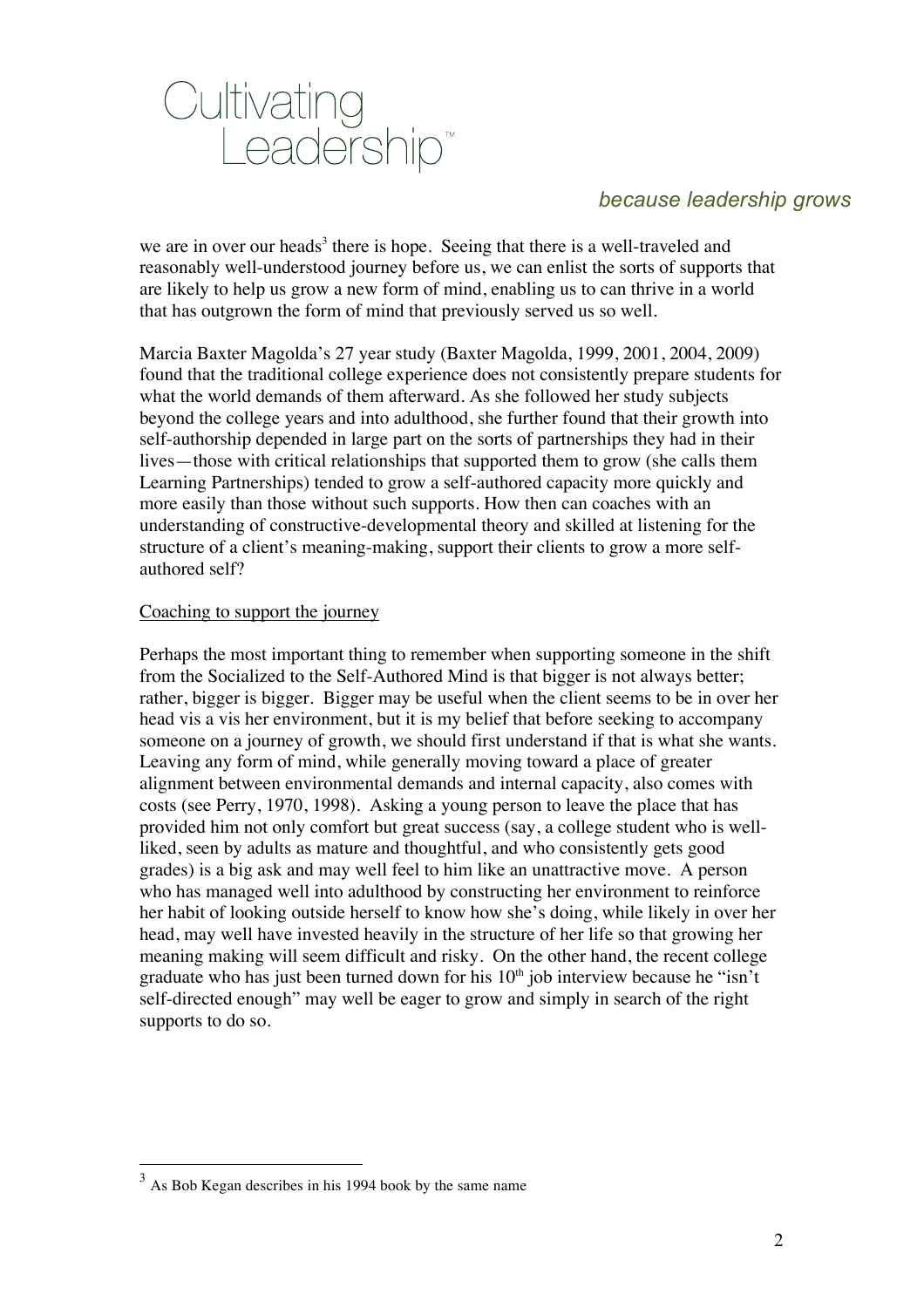

The second important starting point is, if possible, to have a sense of how far the client has already travelled on the journey and in what ways. Some questions you might ask include

- Is she solidly Socialized?
- Is she beginning to see the ways in which her current form of mind is insufficient?
- Has she for years seen the limitations, perhaps possessing the capacity to construct meaning beyond the socialized but has actively avoided the potential losses associated with growth in some way?
- Or is she perhaps nearly at the place of full self-authorship but has one or more tethers (see below) holding her back from fully living into selfauthorship?
- And are there ways that one of the three aspects of meaning making (construction of knowing, identity, and relationships) seems to be further along than the others?

These are questions that might help the coach as learning partner know where to begin.

The remainder of this paper outlines in some detail a set of developmental practices coaches and learning partners might use to help people grow when a new form of mind is needed.

## **Habits of Mind that support development**

1

We've all heard the complaint that coaching and leadership interventions are often interesting and even feel life changing in the moment, but beyond the walls of the training room, the impact has a tendency to dissolve quite quickly. Partly in response to this frustrating but persistent phenomena, Jennifer Garvey Berger and Keith Johnston<sup>4</sup> have identified three habits of mind that, if practiced consistently and with the support of Learning Partners, significantly increase the chances of enabling near term developmental shifts and create reinforcing feedback loops that serve to sustain and grow development over time. Here are some ways those habits of mind can be used in coaching to support clients in the shift from the Socialized to the Self-Authored Mind.

<sup>&</sup>lt;sup>4</sup> The author's business partners at Cultivating Leadership (www.cultivatingleadership.com), written about at length in Changing on the Job: Developing Leaders for a Complex World, Stanford Business Books, 2012)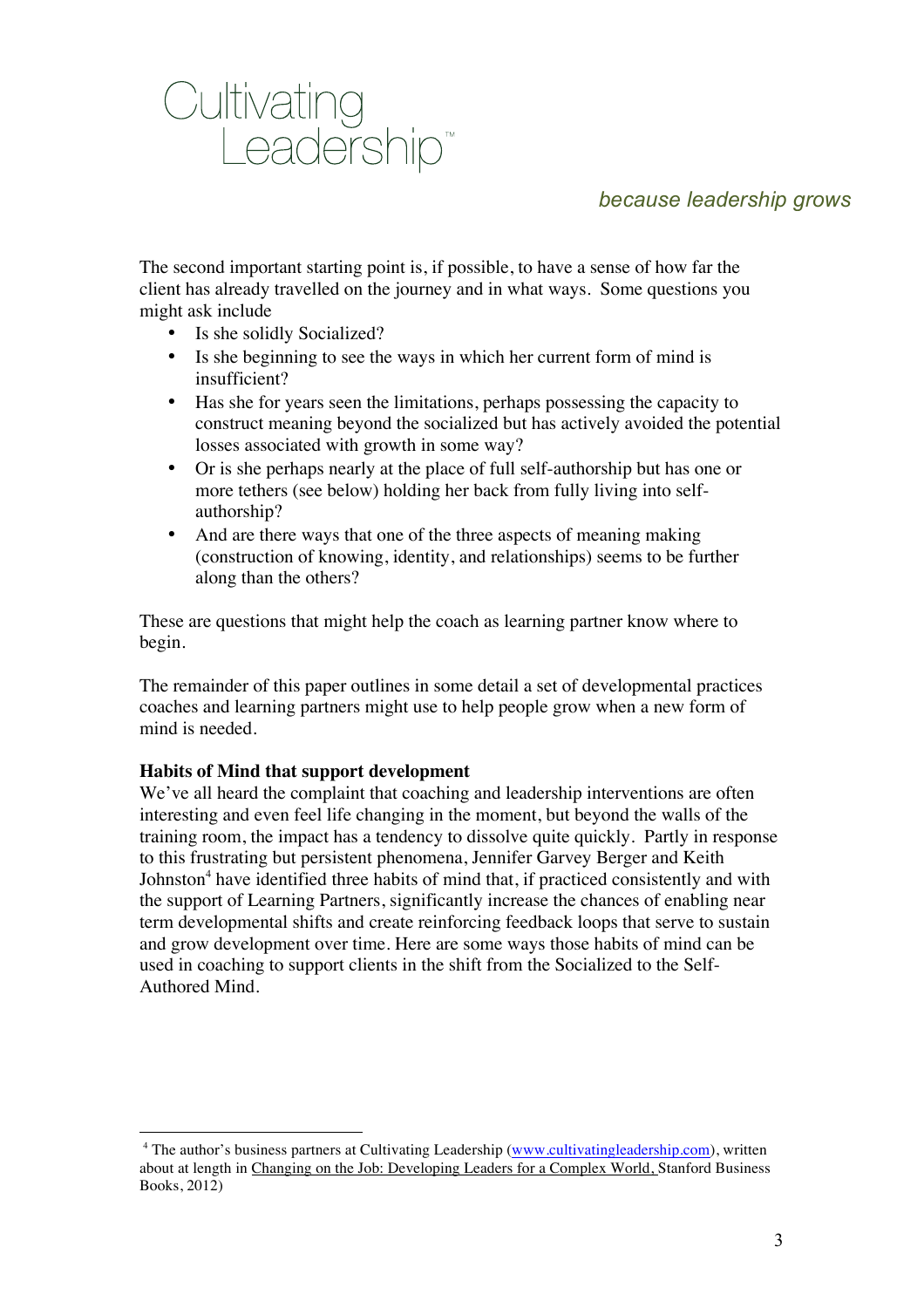

#### *Asking different questions*

People tend to ask the questions they know how to ask, and those they know how to ask mostly come from the form of mind that gave rise to them. The Socialized Mind readily asks questions that come from and reinforce a socialized perspective. One of the most powerful interventions a coach can make is to (a) help the client notice (hold as more object) the questions they habitually ask of themselves and others and (b) offer questions that might be more familiar to a person who makes meaning at the next form of mind. Here are some possibilities:

| Questions from the          | Stretch questions        | Questions for the Self-      |
|-----------------------------|--------------------------|------------------------------|
| Socialized Mind             |                          | <b>Authored Mind</b>         |
| What will others say/think? | Why does that matter to  | What do I say/think and      |
|                             | me so much?              | how is it informed by but    |
|                             | What would be at risk    | not the same as what         |
|                             | for me if I didn't       | important others say/think?  |
|                             | automatically ask this   |                              |
|                             | question?                |                              |
| Why are others making me    | What is it costing me to | What do I feel and what's    |
| feel this way?              | assume others have       | possible for me as a result  |
|                             | such influence over my   | of being able to own my      |
|                             | feelings?                | feelings?                    |
|                             | What do I feel           |                              |
|                             | (specifically)?          |                              |
| Am I doing the right thing? | Who gets to decide       | How is what I think is right |
|                             | what the right thing is? | informed by, but not the     |
|                             | What is the cost of      | same as what others say is   |
|                             | letting X decide?        | right?                       |
| How can I make the best     | Why do assume I have     | Is what I'm doing moving     |
| choice given all these      | to respond to all of     | me toward the things that    |
| competing demands?          | them?                    | most matter to me?           |
|                             | What would happen if I   |                              |
|                             | didn't attend to all of  |                              |
|                             | them?                    |                              |

## *Taking multiple perspectives*

A person making meaning at the Socialized stage can readily imagine and see the perspective of others—in fact, sometimes they find it all too easy to take on the perspectives of important others. Too many differing perspectives can feel overwhelming for this person. One major achievement of the socialized/self-authored transition is the ability to hold more and more perspectives that differ from both one's own perspective as well as from one another while not being overwhelmed or subsumed by them. There are many ways to support the increasing ability to hold multiple perspectives, but my favorite is one that I routinely use in my coaching as well as in nearly all of our Cultivating Leadership programs—we call it Hero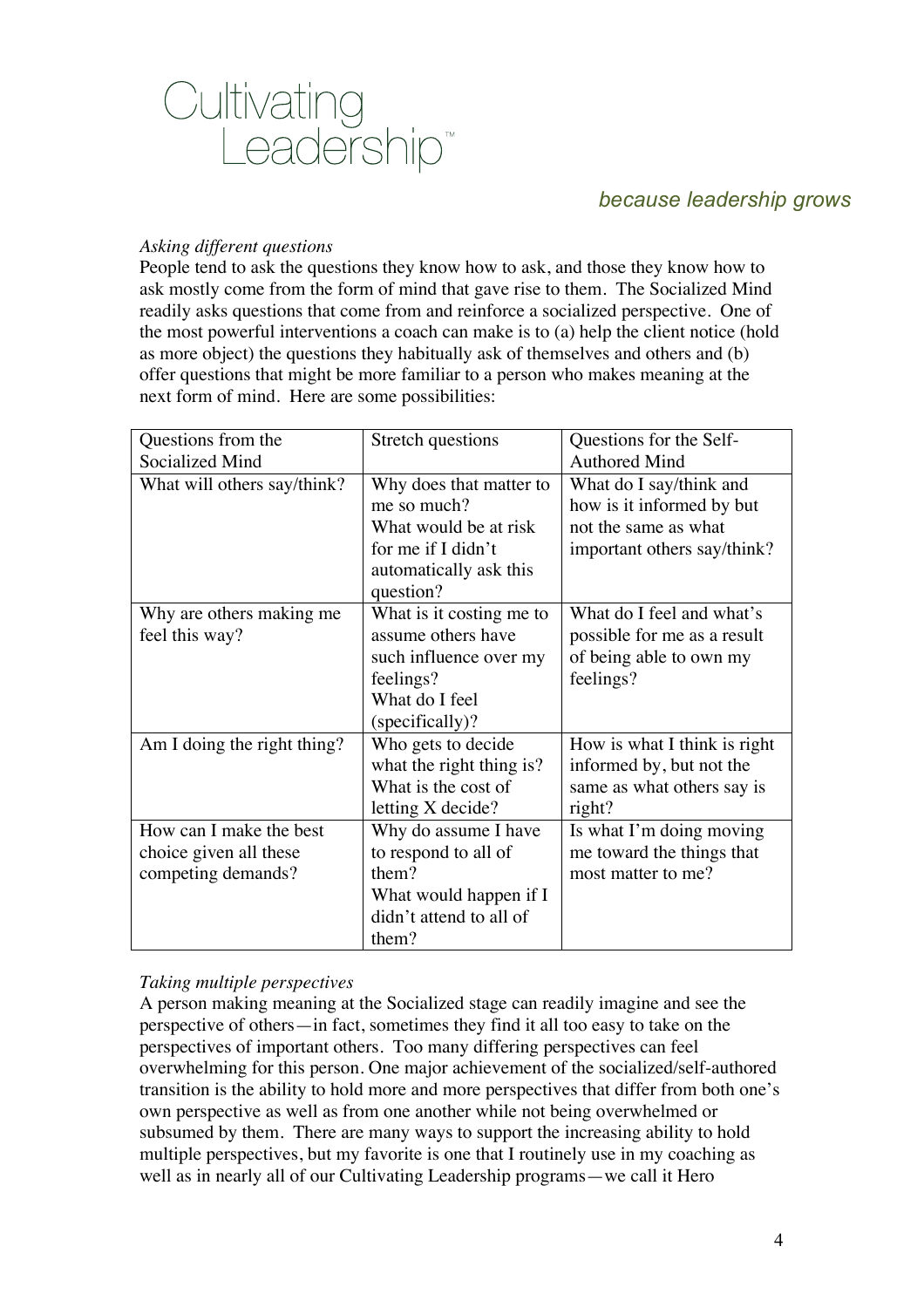

#### Perspectives.

Have the client think of a person in her professional or personal life with whom she has the most trouble seeing eye to eye (call him *Nemesis*). Ask your client to write down her reflexive (automatic, uncensored) interpretation of what *Nemesis* is up to. It's likely that story will in some way have *Nemesis* being wrong, stupid, or up to no good. Now, introduce the idea that most of us imagine ourselves as the Heroes of our Own Stories—in other words, *we* know that even when other people disagree with us, we in fact have heroic intentions; we are trying to do the right thing even if it doesn't feel that way to other people. Ask your client to imagine, just for a moment, that *Nemesis* is the hero of his own story. Your client doesn't have to believe it, just pretend she believes it. Ask her to think of a Hero Story from *Nemesis's* perspective; what story might he be telling about himself? Now think of another possible hero story that is substantively different from the first. Now another. Then ask the client to read those stories to you. Are they really heroic in nature? Stay with it until they are. Now ask your client "ok, which one of those is true?" She will likely have to admit that she doesn't know…so what's to learn from this? It helps the client begin to really embody the idea that, while it's easy to assign conscious negative intent to another person, and possibly even easy to come up with one Hero Story, we tend to get attached to the stories that occur most readily to us. When forced to think of multiple perspectives, we begin to ask ourselves different questions and imagine a world that isn't quite as simple as the one that first occurred to us.

Your client will need further support after this exercise, as it can be tempting to reject this more complex world as too overwhelming and retreat to the simpler version. When practiced consistently and with support, however, this kind of perspectivetaking exercise can be incredibly powerful for people at any stage of development.

#### *Seeing Systems*

Developmental growth is frequently referred to as "growing complexity of mind" (Berger, 2012) and that is because, as we grow the capacity to reflect on, rather than be fused with, more and more of our world (first we mainly see our own desires—Self Sovereign, then we see the perspectives of others—Socialized; then see the perspectives of others as part of a larger system in which we are a key player—Self-Authored), we also grow the capacity to see larger and more complex systems without being overwhelmed by them. So supporting others to see and hold larger systems is key to supporting their development. How do we do that?

The person with a Socialized Mind can see patterns. The person with a Self-Authored Mind can see those patterns more easily and is able to translate the patterns in one domain of her life to other domains. For example, the Socialized person may be able to see the patterns in the way his team interrelates, but this might not seem like an obvious way to learn about how his team might interrelate with their customers. The Self-Authored person is much more likely to make this connection quickly and easily.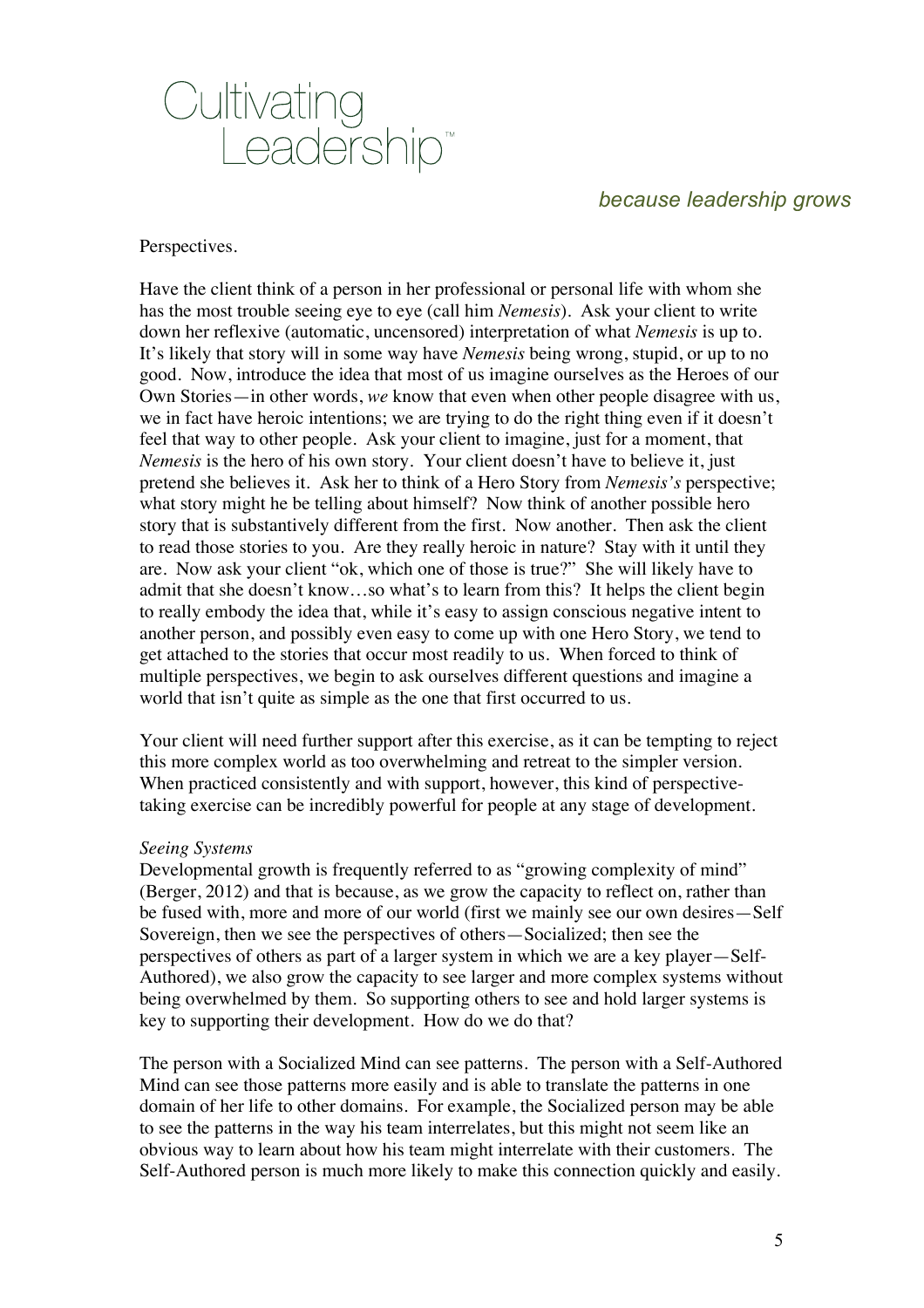

One of the most helpful things a Learning Partner can do for someone in this transition is to help her see patterns in her daily life. Giving herself-observation fieldwork can be really helpful here. As she begins to more readily see patterns and to see them in more places, you can then support her to see how similar patterns show up in different domains and even challenge her to notice patterns from one domain, like work (e.g., "I notice that when my boss asks me to do something and doesn't give me what feels like ample time to complete it perfectly, I procrastinate and then I feel bad about myself"), in other domains, like social or family relationships (e.g., "when I see that I've done something causes my partner to be angry, I tend to ignore it hoping it will go away rather than address it, and then it becomes a downward spiral"). Importantly, I am advocating a "noticing" practice, rather than a "fixing" practice. Moving immediately from "oh my goodness, I notice this pattern everywhere now" directly to fixing it can be counterproductive (see Kegan and Lahey Immunity to Change, 2009).

### **Growth Edge practices<sup>5</sup>**

Developmental coaches trained to listen for distinctions of meaning making are able to not only get a sense of a person's form of mind<sup>6</sup> but can often uncover other patterns in her meaning making that, if made explicit, could unlock growth. Following are three patterns we find both relatively common and also very helpful to notice.

#### *Seeing the equals*

<u>.</u>

When two ideas are "equal," it means our client can't see the difference between what feels true to her (e.g., "success equals owning a house by the time I'm 30") and what is necessarily true. But her mind, the two ideas have become so much the same that she isn't able to reflect and ask herself "is this really true? And is it true in all cases? And what if it weren't true?" As this person's coach, tune your ears to those things that are synonymous to your client and not to you. Trace the logic and ask: Why did you come to this as the obvious answer?

#### . *Noticing and working with tethers*

Sometimes people have one small piece of themselves that holds them back. This isn't as widely contextual as the big self/ little self, but is more specific to a single idea, relationship, definition (I had one coaching client who appears to be fully selfauthored but continues to call herself a people pleaser, a little thing that has quite big consequences for her leadership). When that tether gets named and explored, it can loosen up quite quickly and this backwards pull can lose its power. As her coach, look for a single idea (or relationship, etc.) that seems to have an unusual pull on her

 $<sup>5</sup>$  These ideas were co-developed by Jennifer Garvey Berger and Carolyn Coughlin and are used in</sup> Cultivating Leadership's Psychologically Spacious Coaching workshop, one of the two advanced workshops in our Growth Edge Coaching Certification Series.

<sup>6</sup> Particularly by using the Growth Edge Interview, but also by asking questions that tend to uncover form of mind during a coaching conversation.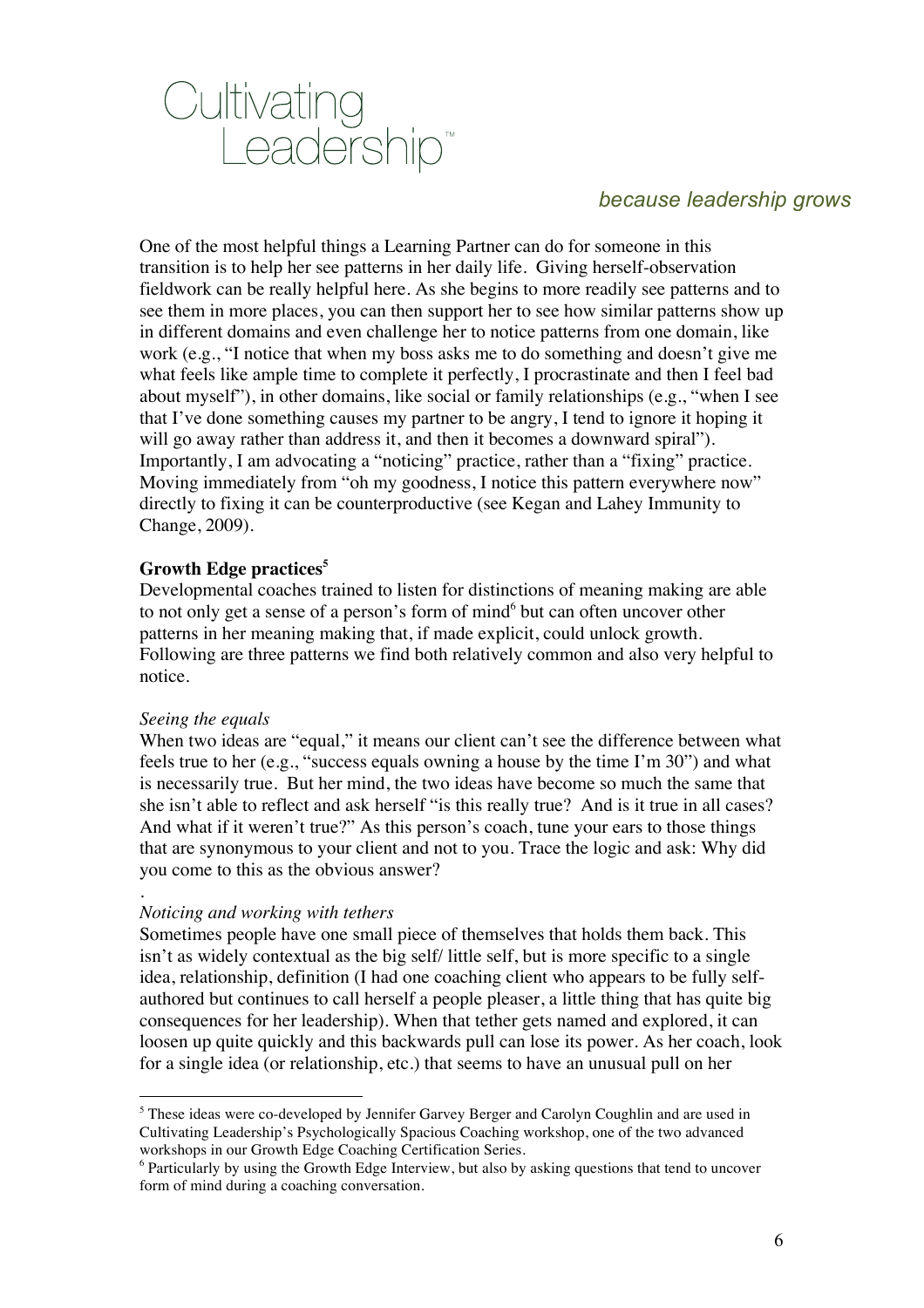

meaning making. See if there's one of these definitions that lives in many different contexts, name your hypothesis that there might be this small idea or definition that is having a big consequence, and see if it's open for exploration.

### *Building bridges*

Often our client has a piece of herself that tends to "stand on a higher balcony" and a piece that is more habitually "down on the dance floor" in some way.7 This often happens when a person is in transition from one form of mind to the next. If you see this happen consistently across issues or domains, you can help a client put the big and little selves in conversation, or build a bridge between what the big self can do and what the little self can do. As a coach, you can paint a picture of what these two selves can do: your big self can do X and here's some evidence of that (e.g., hold a variety of competing forces in her head, notice that two opposites might both be right, carry the perspective of someone with whom he disagrees violently). Your little self doesn't seem to be able to do X, and here's some evidence of that. What would your big self say to your little self in this circumstance? How could we make a bridge from the little self piece of your life across to the bigger self piece?

#### **Practices that engage the body**

I propose that all of the above coaching interventions can be enhanced by deliberately including awareness and engagement of the client's body in the process. Although the prominent constructive-developmental theorists (Cook-Greuter, Kegan, Berger, Torbert, Perry, Baxter Magolda, Josephs and Joiner) do not seem to have written explicitly about the role of our bodies in the developmental process, many of them have alluded to it. Bill Torbert (2004) suggests that necessary to deepening our action logics is, first, to begin to recognize how limited our ordinary attention and awareness is and, second, to begin exercising our awareness in new ways in the midst of challenging situations. Joiner and Josephs (2006) suggest that the quality of a person's attention becomes keener and more present-centered around their physical senses as they move into the post-conventional stages (in and beyond Self-Authored); indeed, in their study of leaders, they noticed that nearly 100% of those who scored at the most advanced stages of development had some sort of committed awareness or body-based practice.

The process of moving our physical self from subject to object is a developmental practice; the more we hold our physical being—the myriad sensations that are normally invisible to us—as object, the more we can enlist those sensations to

 $<sup>7</sup>$  Borrowing language from Ron Heifetz and Marty Linsky, I use this term to describe a person's</sup> ability to and habit of seeing the larger perspective vs. inhabiting a narrower piece of the whole system. Developmentally, the capacity to stand on a higher and higher balcony grows as a person's form of mind grows, but sometimes a person has the capacity to be on a higher balcony but cannot readily seem to do so in certain contexts.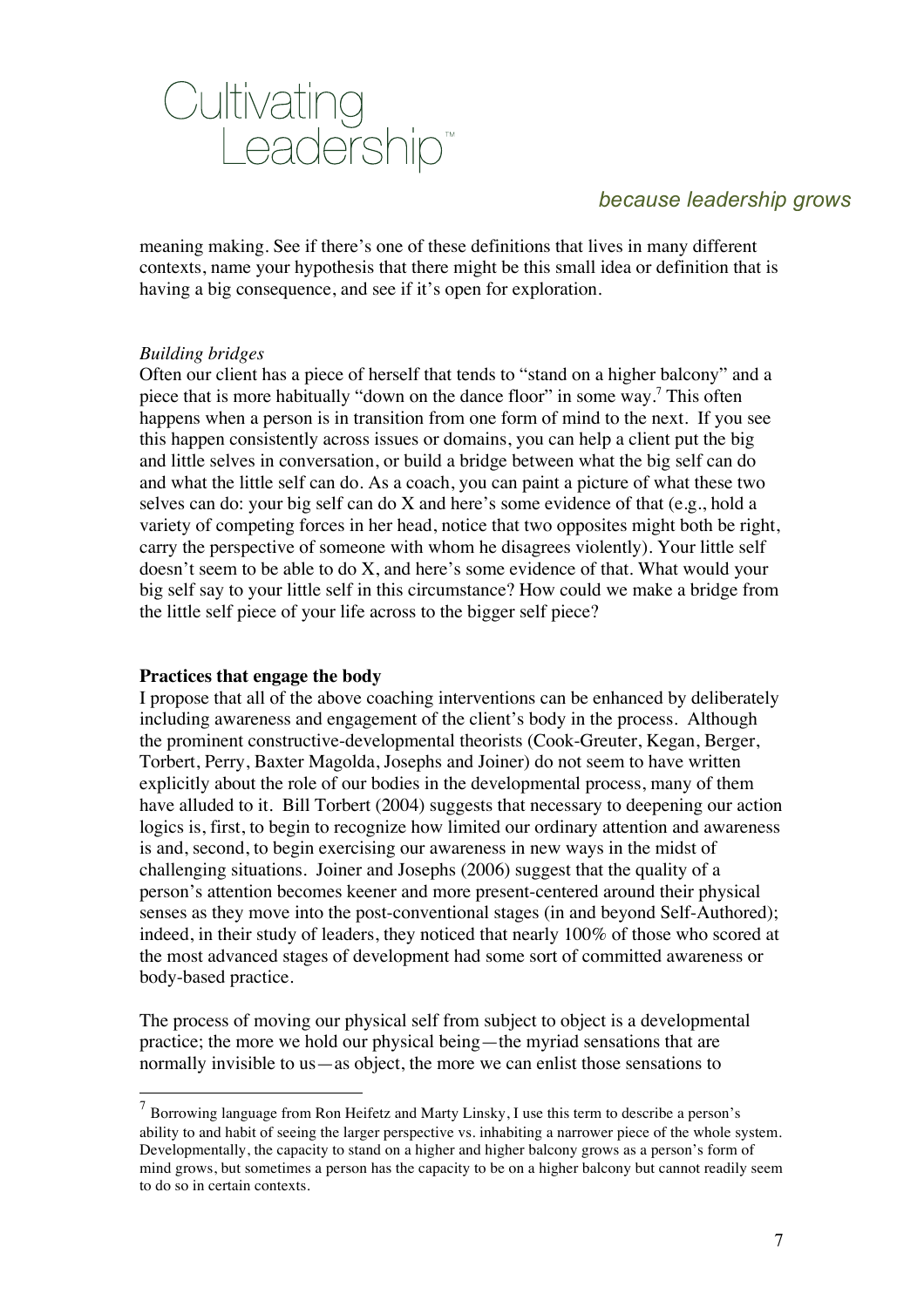

consciously shape how we know, how we define ourselves, and how we construct our interpersonal relationships. Our bodies increasingly become a source of wisdom, and we can make choices about the sorts of actions we take, which in turn inform our knowing (Strozzi-Heckler, Silsbee, Cuddy, and others).

Below, I offer a number of somatic practices that I believe are supportive of the transition to Self-Authorship (indeed, they can be developmental at any stage, but here I've explicitly organized around the Socialized-Self-Authoring transition). Many, but not all, of these practices are were inspired by my training with Richard Strozzi-Heckler and others at the Strozzi Institute, and I've organized them around what Strozzi-Heckler describes in his new book, The Art of Somatic Coaching, as the Somatic Arc of Transformation.

#### *Noticing and honoring the current shape*<sup>8</sup>

<u>.</u>

It is important to remember that our client's current shape, congruent with and reflective of the Socialized mind, has very likely served him well. It's like an old pair of jeans, comfortable even when they have become full of holes and cold air falls on your bare knees in the winter. The developmental coach who supports her client to see and honor the current shape—a shape that is loyal to and defined by dearly held people, ideas, or institutions—offers her the gift of a firm foundation from which to grow rather than a defective self to reject and throw away as though it had never been valuable.

- **Basic attention practice**. Ask your client to close her eyes. After a few seconds, ask her to touch the top of her head. Where is her attention? Now guide her to other places on her body, asking her to lightly touch her nose, mouth, shoulders, hips, knees, and feet in succession. As she does this, she will likely notice that each time she touches a place on her body, her attention goes to that place. Now ask her to close her eyes and be as present as she can to your voice as you mention her head, nose, shoulders, and so on, asking her to bring her attention to each place as she hears you say it. It will be more difficult for her to direct her attention with only your voice to follow, but with practice, she will learn to do it without either touch or your voice, because her own inner voice will guide her. Attention practice helps your client build an observer self—a self that will come in handy as she engages in other somatic practices.
- **Centering**. Once your client had done the attention practice a few times and knows how to move attention to different parts of her body, she has all the tools she needs to do a centering practice. You can center with eyes open or eyes closed, but if she is new at this, eyes closed can help minimize

<sup>&</sup>lt;sup>8</sup> The term "shape" refers to the way our bodies tend to be both shapers of and shaped by our emotional, spiritual, and cognitive selves. Strozzi-Heckler and others tell us that to separate mind, emotions, body, and spirit is a false separation because each of them is both creates and is created by the others. The word "shape," then, in this paper, means the way we hold our bodies (posture, tension, movement).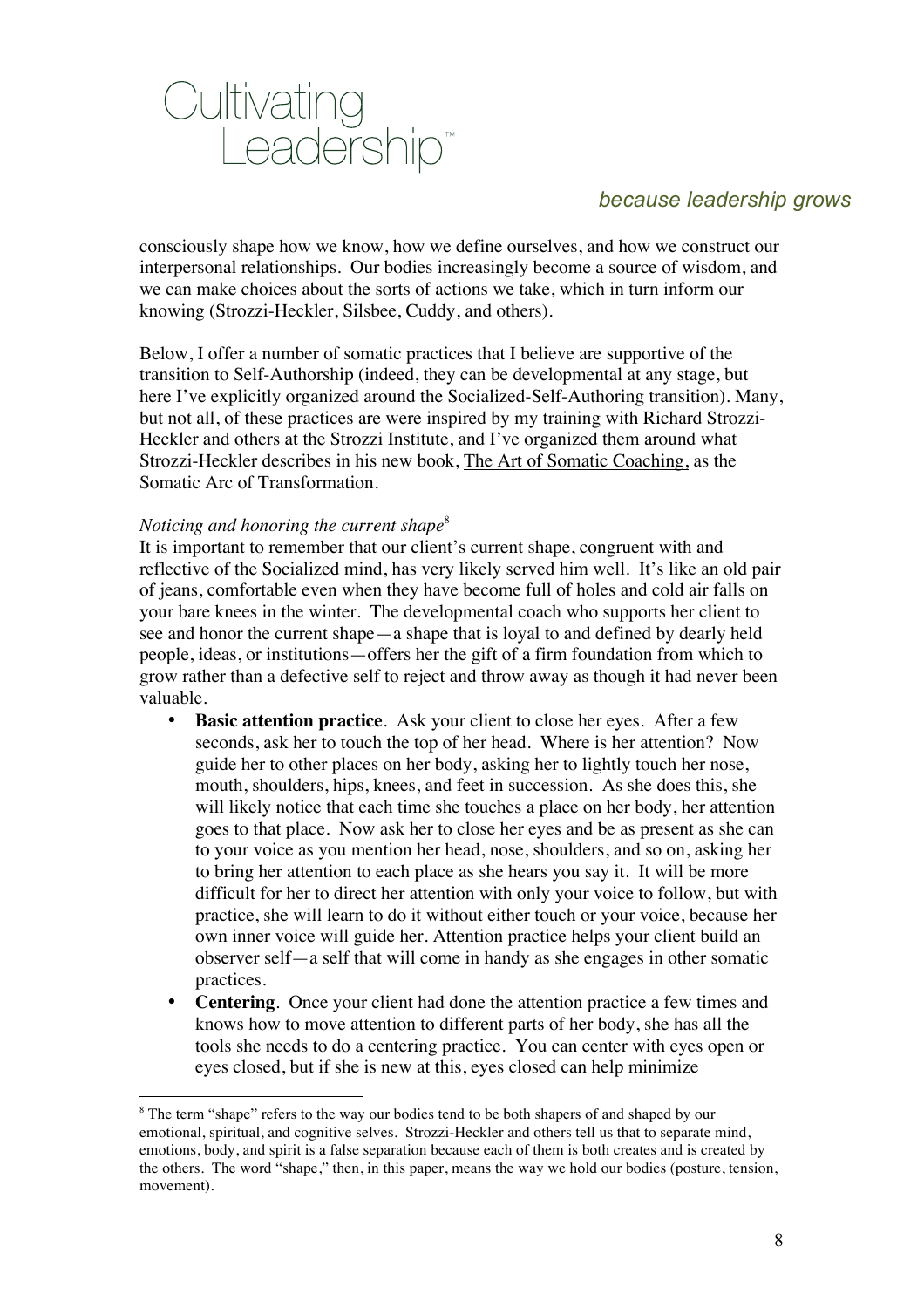# Cultivating<br>Leadership<sup>®</sup>

# *because leadership grows*

distractions. Ask her to stand (this enables maximum freedom to feel all parts of the body and to fully feel length, breadth, and width.) Begin by asking her to focus on her breath—where does it locate automatically (high in chest? shallow? is it hard to even notice?) Then let the breath drop to the belly. Just below our belly button is the gravitational center of our body—focusing there re-enforces the sensation of center. Ask her to first feel her feet and then the top of her head, imagining there is a string pulling pulling it gently upward, enabling her to lightly stretch up toward the sky while also feeling her feet. This enables her to feel the full length of her body, creating maximum space between the vertebrae and permitting maximum airflow. This is **centering in our length**; it is about embodying the whole of who we are, our dignity. Now ask her to **center in her width** by gently creating a bit of space (so little it wouldn't be visible to someone watching) as though she were making herself wider, reaching out to connect with the world outside her while also feeling her center so as not to lose track of herself in the process. From this place, she is both grounded and connected. Now ask her to **center in her depth**—front to back. Ask her to imagine that everything behind her is her history—the people she has known, the experiences she's had, everything that has shaped her thus far. Everything in front of her is a future that has not yet happened it is possibilities. In this centering process—length, width, and depth judgments are bound to come up. Am I enough? What might I lose if I connect deeply with others? Is my history so deeply flawed that it won't be sufficient to carry me into the future I want to create? Ask your client to just notice and take a pass on each of these judgments, by encouraging her to return to her body (noticing tension and releasing it; re-focusing her awareness on a part of her body) as they come up.

• **Grab practice**. This practice is really useful for helping clients get a sense of how they react to stress. My clients and I use the word "grab" to describe the literal action of the practice and also as a metaphor for what happens when something throws us off center—like a last minute request to stay late at the office when we had plans with our family, a colleague once again questioning the direction you're taking on a shared project, your boss looking at you sideways. If we're to understand our current shape, we must understand what it looks and feels like not only when we are operating from our pre-frontal cortex, but also when we are operating from our amygdala (or another part of our more primitive self). To begin, ask your client to stand with her back to you and with her arms hanging at her sides but not touching her sides. Without telling her what's coming (nor when it's coming), reach out and grab her wrist firmly while simultaneously saying a sharp and loud "hey!" This is not the time to be tentative or gentle; you are trying to activate her startle reflex in order to enable her to see how her fight, flight, or freeze instinct shows up. I and others (Strozzi-Heckler, 2011) have done this practice hundreds if not thousands of times, and we see only three types of responses. The "grabbed" person will either **flee** (instinctively move up and/or away from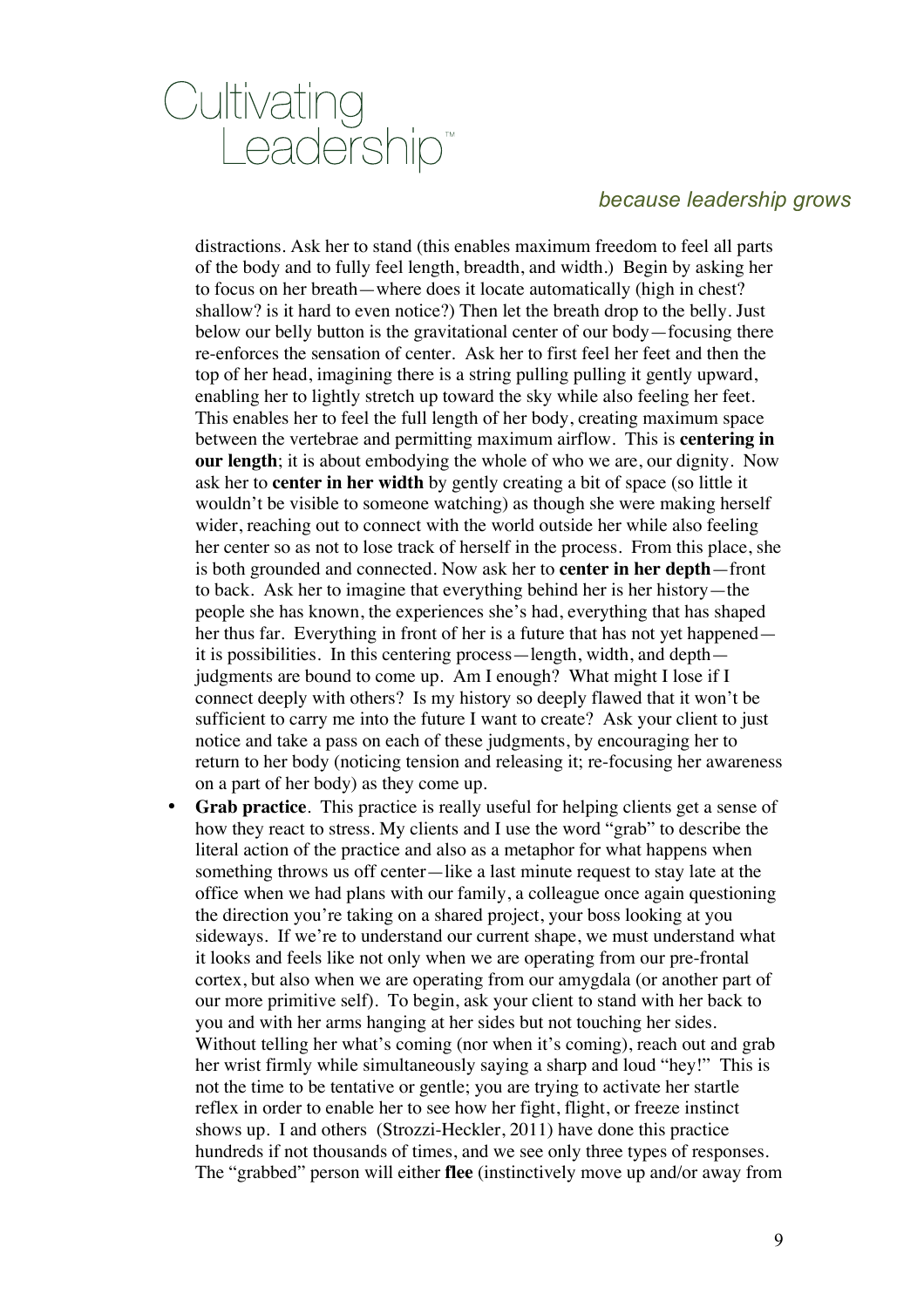

the grab), **freeze** (noticeably tighten up her body but not move), or **fight**  (move toward the grab). If you do this several times in succession, you may find that as the client tries to manage her reaction, it becomes subtler, but it is not likely to fundamentally change. Ask the client to simply notice this grab response.

When you have engaged with these three practices, and if you are taking a developmental approach with your client, ask her to think and feel and talk about two things regarding her current shape:

- 1. In what ways is her current shape "designed" to be strongly pulled by people, ideas or institutions outside herself?
- 2. How does seeing her current shape in this new way (as more object) create new possibilities that didn't exist before?

### *Moving from old shape to unbounded shape*

Leaving the old familiar shape behind can feel like being unmoored. The external reference points have begun to lose their appeal before new internal ones have appeared, let alone become reliable and familiar. Here, the coach can offer practices that simultaneously enable her client to feel the emotions that accompany a feeling of being at sea while also creating a self that can tolerate these emotions.

• **Center and ground**. Ask your client to center as described above. This time, however, you are asking her to specifically feel into her own ground. As she moves away from her previous shape, one that was largely grounded in external measures, she can begin to notice that she, in fact, can ground herself. Everything she needs is right there in her own body if she learns to become aware of and embrace it. We begin by bringing attention to the feet, the place where we connect with the earth; our feet are small relative to our bodies, but they are perfectly designed not only to support the weight of our bodies but to carry them into action. As your client focuses on her feet, ask her to feel the connection with the floor—toes, balls of feet, outside of feet, heels. On the next in-breath, ask her to feel the breath coming up from the floor, through her feet and her legs, filling her body up to the top of her head and then let the outbreath travel back down through her belly, legs, feet, into the ground. Feeling the weight of herself in the lower part of her body, she feels her foundation, and it is enough to support her even when pushed. To demonstrate this, ask her to stand normally, not grounding, and give a firm push to the center of her chest. Then ask her to center, ground and do it again. Both you and she will notice it is much harder to move her when she is grounded. This grounded self provides a place of stability in the midst of developmental transition and a growing awareness of the internal voice that will guide the emerging selfauthored self.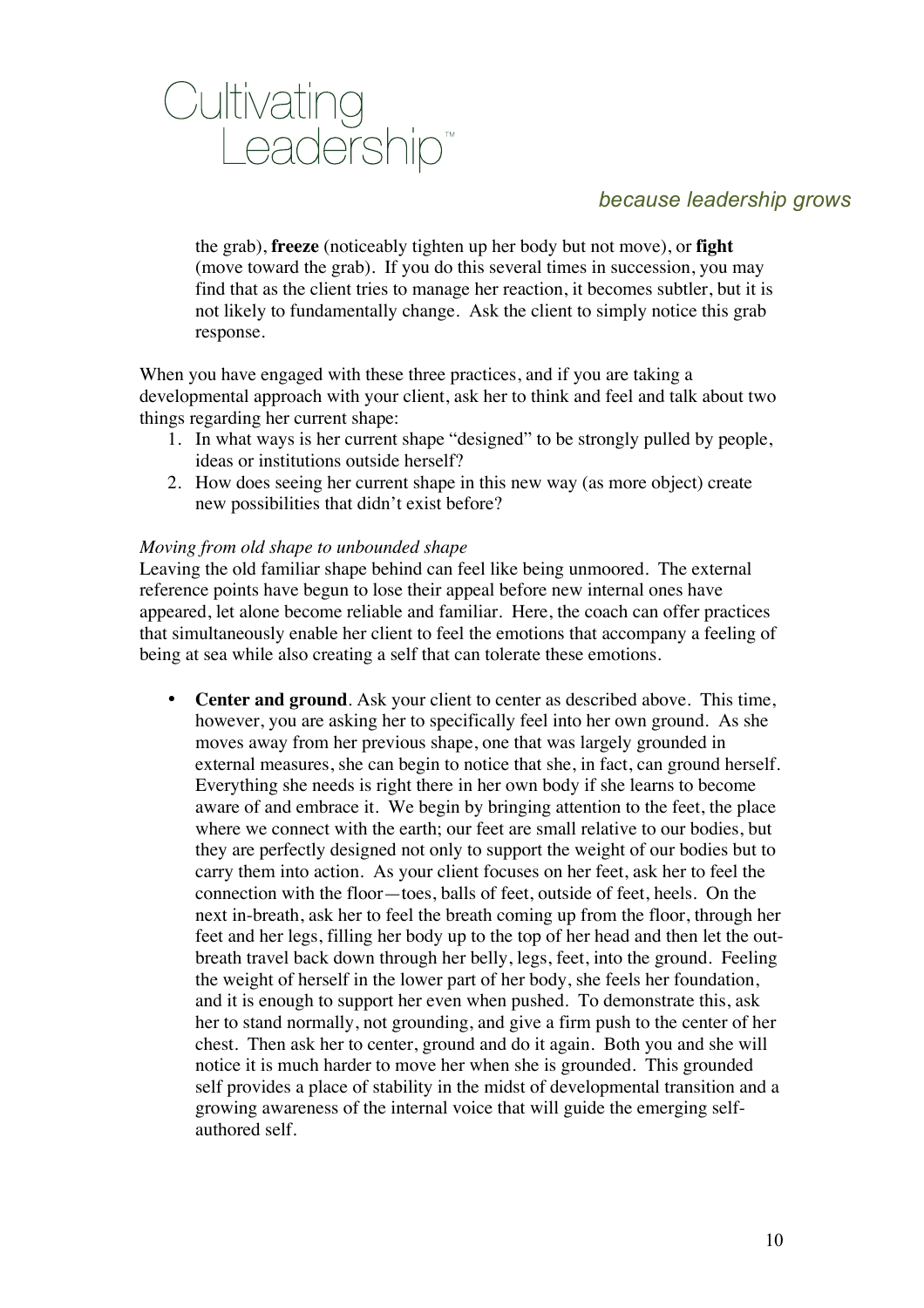

• **Grab-center-face**. The grab practice enabled us to more clearly feel our reactive self; as we move beyond the old shape, it is helpful to have a practice for not only noticing the grab, but being able to author our response to it. Do the grab practice as described above. This time, just after the grab, ask your client to notice her reaction, then breathe and re-center, and then turn slowly but deliberately to face directly into the person who grabbed her, feel her feet, and center one more time. Practice again and again and if you like, instead of saying "hey" with the grab, say something of the client's choice such as "You're doing this wrong!" or "Mommy, Suzy is picking on me again!" This is a practice anyone can do physically with a coach until it is embodied enough for them to call on in the moment of a day-to-day grab.

#### *Creating a new shape*

If our client has tolerated the phase of unbounded shape and not retreated to the old, it is now time for her to envision and create a new shape that is aligned with the self she wants to become. The client's new shape will be one in which meaning is created internally, a shape that both reflects and simultaneously creates her belief that she can construct her own knowledge claims, author her own inner psychological life, and regulate her relationships with others to maintain her own identity from within.

- **Ground in purpose and declare a future**. By now, centering and grounding should be second nature for your client. At this point in the developmental transition, she is no longer so much moving away from the old shape as she is moving toward the new. What is this new shape she's moving toward? It might be anything from a new set of capabilities to a higher purpose to something in between. As her coach, you will have done this work with her it doesn't matter so much what it is as that it is something she truly cares about and she would care about even if important others (or ideologies) didn't care about it. Something she would do even if there were no external rewards. Once she has something in mind, the next step is to support her to truly own that something, not just cognitively but with her whole being. Ask her to center, ground, and say her commitment ("I am committed, with my whole self, to…") or declare her future ("I am living into my future in which…"). The key is for her to say it in a way that is not tentative and to own it with her whole being.
- **Ground and extend**. From the Self-Authored Mind, a person has the capacity to see and hold multiple perspectives while not losing her own. From an embodied standpoint, this means inhabiting one's own ground while *extending*  energetically outward to see, hear, and touch the needs, desires, and knowing of others. The ground and extend practice helps build this developmentally challenging capacity. Ask your client to put one arm straight out in front of her at a 90 degree angle to her body, then not to resist as you try to bend her arm at the elbow. You'll find it easy. Now ask her to do whatever she can to not let you bend her elbow. You'll find she uses her muscular strength for this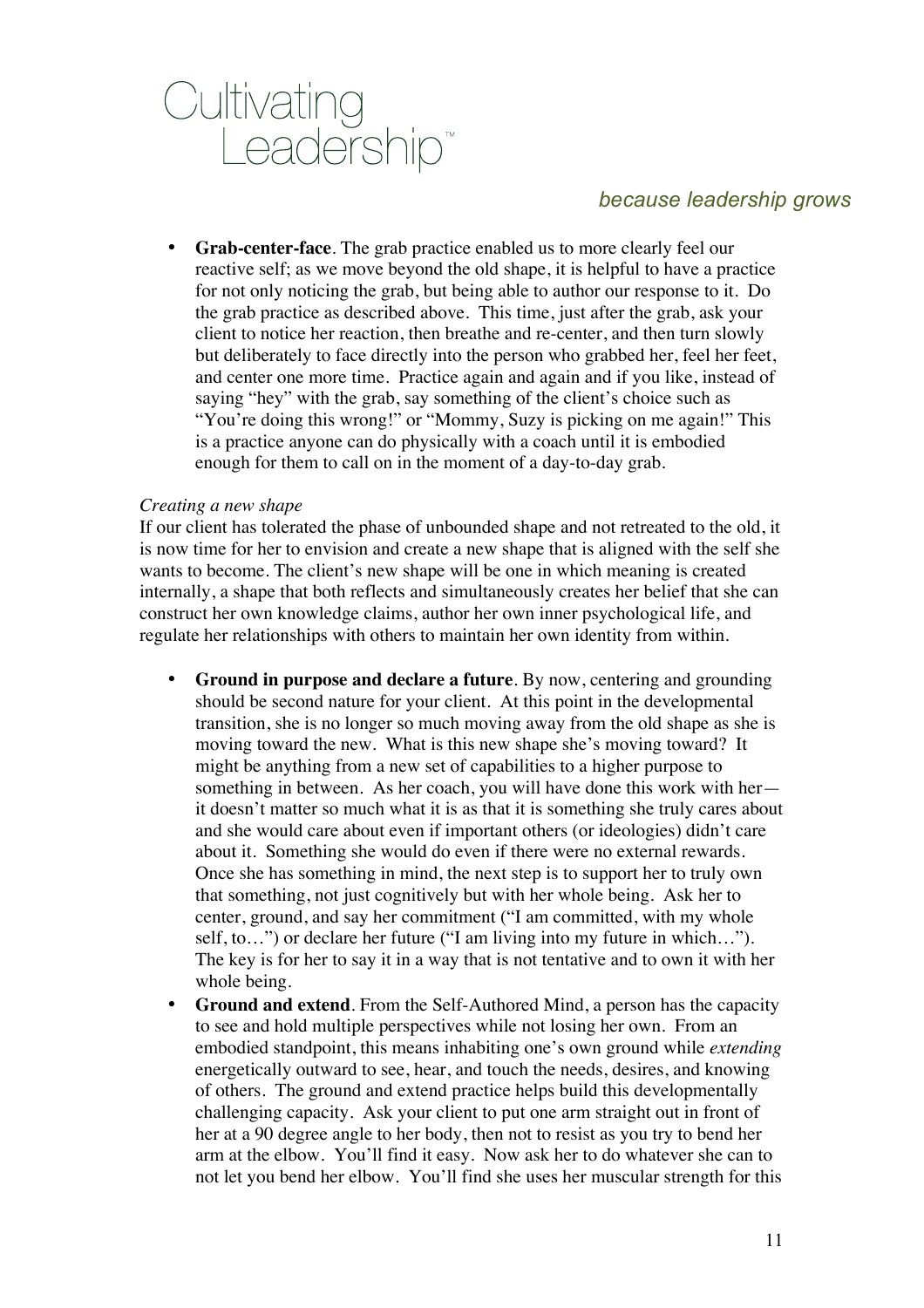

and that you as the partner not only feel that resistance quite strongly, but when you let go of her arm, she lurches forward, losing her own ground as she no longer has you to push against. Now, ask her to center and ground and, at the same time, with her arm out straight, to imagine a line of energy extending from her heart center through her arm and to a point in the distance way beyond her. Perhaps she might imagine extending her energy outward to a loved one or the thing she cares about. Now try to bend her arm. You and she will notice that it's hard to bend her arm and yet she is not forcing or pushing against you. She is simply extending her energy from her own ground. This is one of the most powerful somatic practices I know (one of my own daily practices) for feeling into the self/other polarity<sup>9</sup> (cite Barry Johnston and footnote with a brief explanation?) or any other polarity your client may be working with (doing/being; internal/external.

• **Meditation practice**. At this point, if your client has not already developed a meditation practice, she may well be ready. Meditation guides and practices can be found elsewhere, so I will not attempt a detailed description here; almost any approach (sitting, standing, moving, guided or not guided) can work. The most important elements of a meditation practice to support the socialized- to self-authored transition are that it (a) enables your client to notice and gently dismiss the thoughts that flood her mind and (b) creates a place where she can practice *noticing but not reacting.* 

#### *Embodying the new shape*

At this phase our client moves from *understanding* the new shape to *being* the new shape, from moving toward self-authored to inhabiting it. Embodiment requires that we literally reshape ourselves, re-form our neural pathways and re-configure our very muscles and tissues. It therefore requires experimentation and action.

• **Coordinating action consistent with the new shape (requests, offers, accepts, and declines).** Richard Strozzi-Heckler describes what he calls "the standing practices" at length in his various writings (2003, 2011, 2014). The subset of these I find particularly helpful in the socialized to self-authored transition are those that pair physical practices with speech acts<sup>10</sup> used for

 $9$  Barry Johnson, in his groundbreaking book, Polarity Management, introduces the idea that many things we tend to view as problems to be solved are really polarities to be managed, meaning that if we choose one at the expense of the other (he illustrates with breathing in and breathing out), bad things will happen. A polarity exists when, in order to optimize the situation over time, we need both. In order to manage polarities, leaders need to, first, recognize something as a polarity and not a problem and then, partly be developing presence, monitor the situation to see if things are getting out of whack. And when they do, nudge things so that the overall balance between poles is tipped in favor of desirable outcomes (in the case of breathing, that's life) vs. undesirable outcomes (in the breathing example, that would be death).

 $10$  Sometimes collectively referred to as Speech Acts, the idea is that language is not only a vehicle for communication, it is also generative (or performative). This set of ideas has its roots in linguistics and philosophy, but was popularized in management and leadership studies by, among others, Fernando Flores and also Brothers Chalmers in his 2004 book, Language and the Pursuit of Happiness.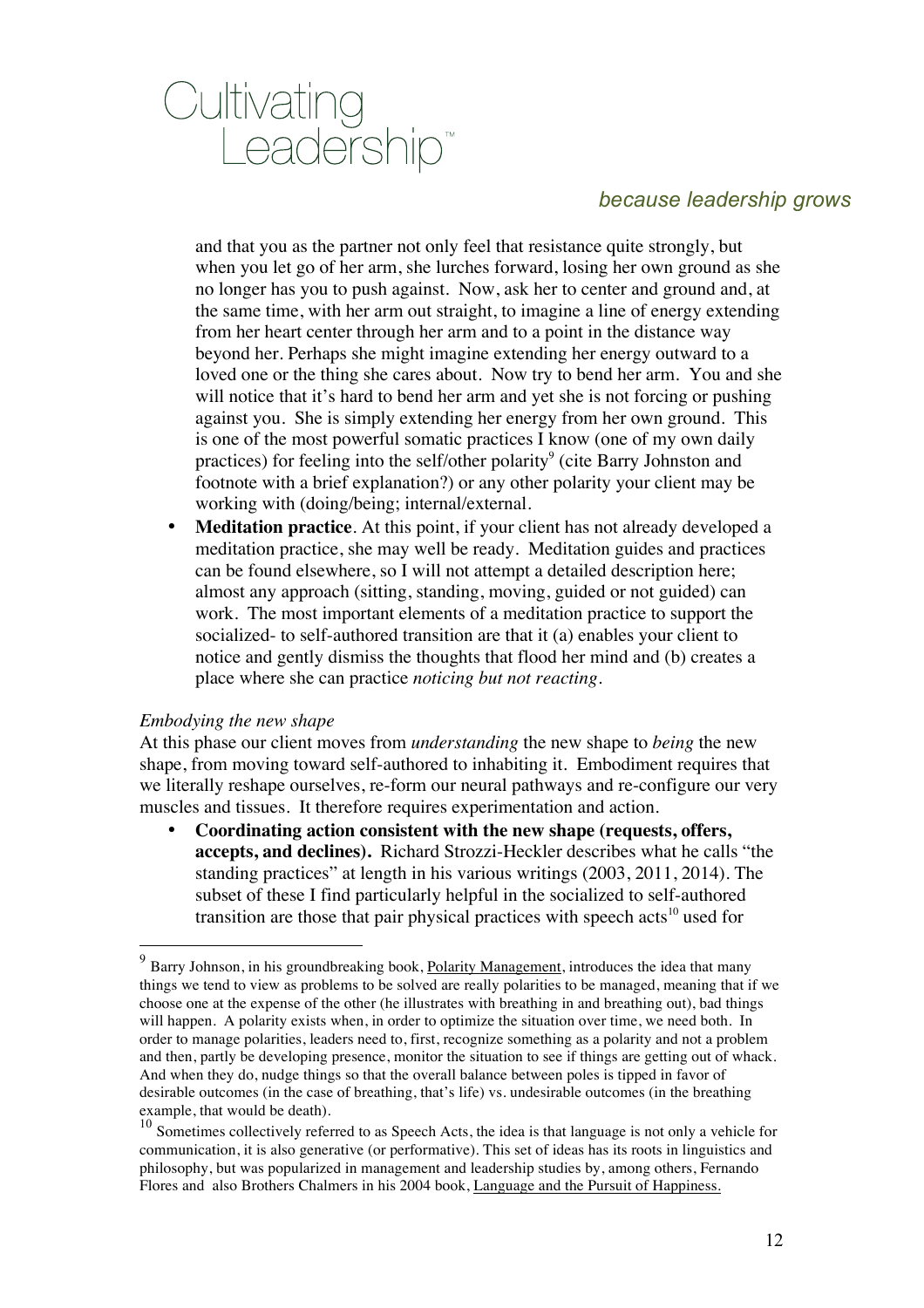

coordinating action. These embodied practices enable us to make object the ways we *physically* show up as we coordinate action with other people; and then we can use our physical bodies to construct new ways of acting—ways that are more grounded in a self that is internally, rather than externally defined. I offer basic descriptions below. For more thorough descriptions, please see The Leadership Dojo, by Richard Strozzi-Heckler.

- o *Requests.* Ask your client to stand with one arm extended in front of her at a 90 degree angle to her body. With you standing about 30 feet from her, she says "I'd like to make a request." And you say, "I'd like to hear your request." She then walks toward you, and when she has reached you and is touching the center of your chest, the request is complete. Ask her to notice what was going on for her as she made the request. Was she hesitant? Hard driving? Determined at first but then hesitating as she got close to you? Was her heart beating quickly? Palms sweaty? What about her voice? Once she has made her own observations, offer her yours. How is the physical experience representative of what happens in her daily life when she makes requests (or alternatively, avoids making them)?
- o *Accepts.* Now switch positions. You make the somatic request of your client, and her practice is to accept your request. As you get close, she extends her arm to meet yours, pivots 180 degrees and joins the full length of her arm (the left if you are using your right or vise versa) with yours and walks with you. Again, ask her to notice what was going on for her. What happened as she was anticipating your incoming request? Did she come forward to meet you eagerly or wait until you arrived? Did she fight against your request or succumb to it? Or simply join? Debrief as you debriefed *requests.*
- o *Declines.* You are still the requester, but this time your client's practice is to decline your request. As you approach, she extends her arm to meet yours, but this time she pivots you around 180 degrees and together you walk back, full length of opposite arms touching, in the direction from which you came. Debrief in the same way.
- o *Variations.* You can also practice with the client being on the receiving end of a simple request and with her being on the initiating end of requests that are accepted and declined by you. There is plenty to be noticed from that vantage point as well. To support the embodiment of a new shape, repeat these practices, asking your client to experiment with inhabiting the shape she declared in the previous stage. Keep practicing until she begins to embody the new shape.
- **Centering in the new shape.** Ask your client to center in the way she has learned, remembering to breathe and ground, and to simply notice, feel, and embody this new shape.